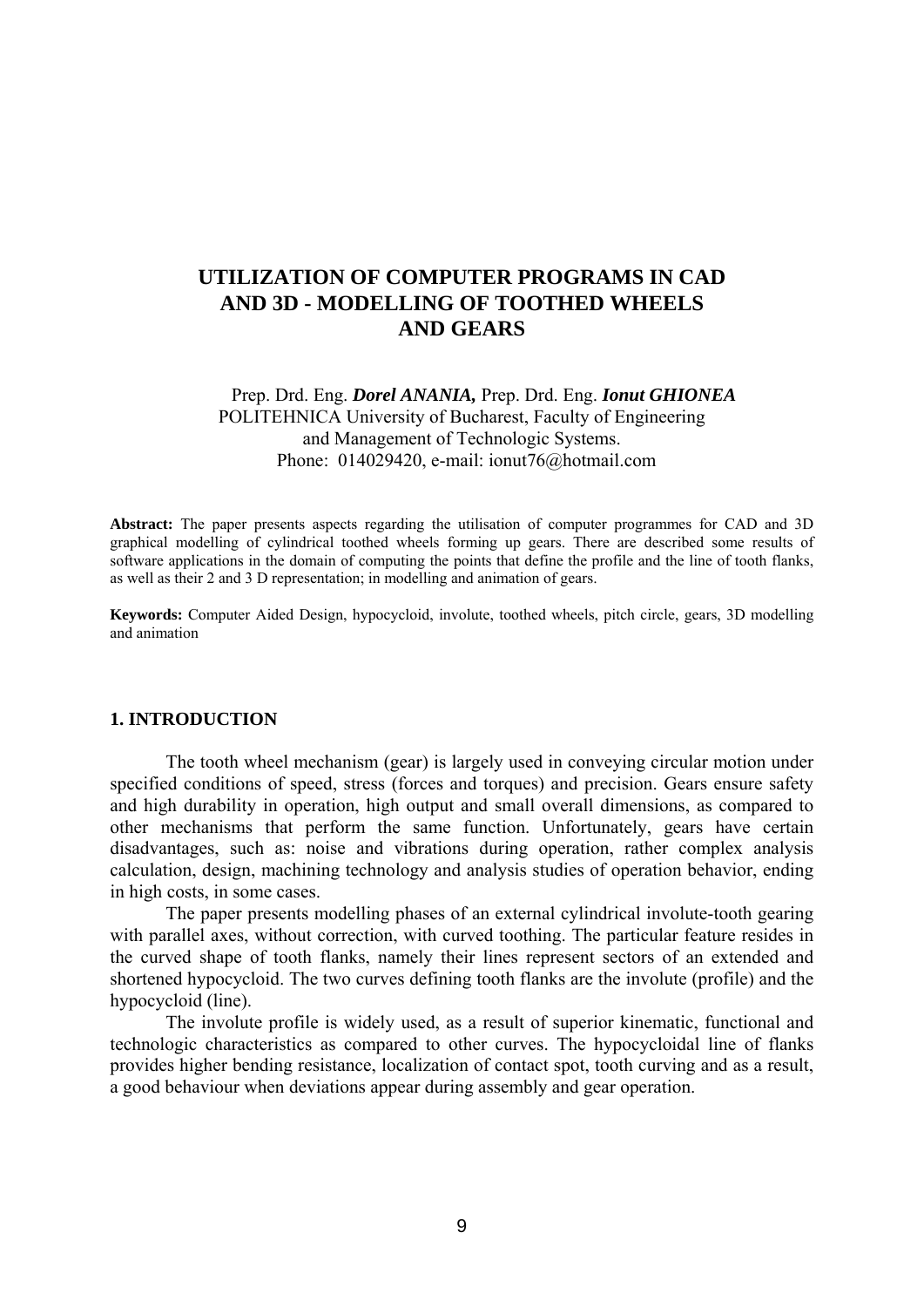The paper presents a gear with the following geometrical parameters: number of teeth  $z_1 = z_2 = 47$ , module  $m = 2.5$  mm, width  $b = 25$  mm, reference profile according to STAS 821 unchanged, distance between axes  $a = 117.5$  with the precision degree 7, according to STAS 6273 [1]. The phases of geometrical design are such as they are described in the specialised technical documentation. Design data are established in accordance with functional criteria.

 The paper has a strong didactic and application character. Computer aided design of wheels and gears are based on the utilisation of the following programs: C<sup>++</sup> for automatic generation of the two curves (involute and hypocycloid), CAD for 2D and 3D drawing and 3D Studio Max for gear modelling and animation.

## **2. REPRESENTATION OF WHEELS AND GEARING**

#### **2.1. Utilization of C++**

 $\epsilon$ 

 In order to establish the co-ordinates of points defining the tooth profile, a program was elaborated, called *Ec Evolventa* (fig.1), which is based on the parameter equations of the involute profile kinematically generated by rolling on the pitch circle [2] of the form:

$$
\begin{cases}\nX_{P_{\varepsilon}} = \left[ \left( k \frac{m\pi}{4} - R_{\varepsilon} \varepsilon_{P} \right) \cos \alpha_{0} + k \xi n \sin \alpha_{0} \right] \cos \alpha_{0} \cos \varepsilon_{P} + \left[ \left( k \frac{m\pi}{4} - k R_{\varepsilon} \varepsilon_{P} \right) \sin \alpha_{0} \cos \alpha_{0} + \xi n \sin^{2} \alpha_{0} + R_{\varepsilon} \right] \sin \varepsilon_{P} \\
Y_{P_{\varepsilon}} = 0 \quad \ \ \, (1) \\
Z_{P_{\varepsilon}} = \left[ \left( k \frac{m\pi}{4} - R_{\varepsilon} \varepsilon_{P} \right) \cos \alpha_{0} + k \xi n \sin \alpha_{0} \right] \cos \alpha_{0} \sin \varepsilon_{P} - \left[ \left( k \frac{m\pi}{4} - k R_{\varepsilon} \varepsilon_{P} \right) \sin \alpha_{0} \cos \alpha_{0} + \xi n \sin^{2} \alpha_{0} + R_{\varepsilon} \right] \cos \varepsilon_{P}\n\end{cases} \tag{1}
$$

where geometric parameters are identified that affect the shape and precision of the generated involute profile:  $\alpha_0$  - pressure angle,  $p_d = m\pi$  - tooth pitch,  $\zeta_m$  - displacement of profiles,  $R_r$  radius of division and rolling pitch, including the rolling angle,  $\varepsilon_P$ - kinematic parameter.

 In these equations, the generating reference profile has rectilinear flanks and does not include the reference connection radius to the tooth root. The program generates a *scr* file (fig.2) for profile drawing (fig.3).

In a similar way, it was elaborated the *Ec Hipocicloida* program for generating the flank line on the basis of the parameter equations of the hypocycloid [3].



**Fig.1** *Program scris în C++* **Fig.2** *Involute generation file* 

## **2.2. Definition of entities in AutoCAD 2000**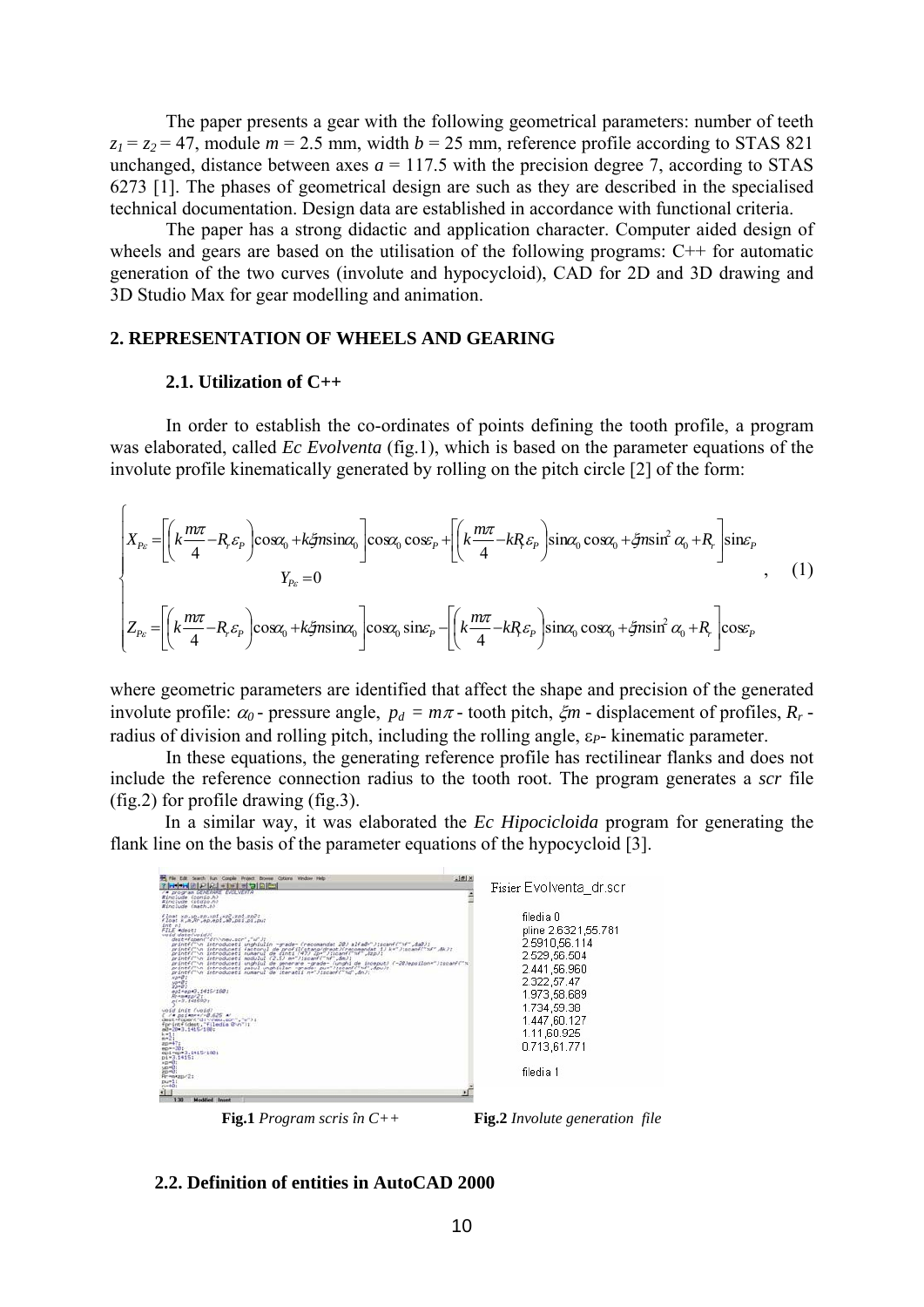In order to generate a tooth, the following elements must be considered: tooth profile (fig. 3) - an involute profile; interior flank line - a shortened hypocycloid; exterior flank line an extended hypocycloid. An involute toothing with hypocycloidal flank line is generated by drawing up the plane tooth divided into two sectors (fig.4). This is done by using *Polyline*  command of the *Draw* menu [4]*.* 



The two hypocycloids (extended and shortened) are drawn up on the basis of the file generated in *Ec Hipocicloida* by means of *Run Script* command of *Tools* menu (fig.5). Every tooth sector is extruded along the two hypocycloids (fig.6) by means of *Extrude* command of the *Draw Solids* menu [4].



Further, the pitch circle is drawn up by using *Circle* command of *Draw* menu and the tooth is located on the pitch circle by *move* command (fig.7). The entire toothing is generated by *3D array* command of the *Draw Solids* menu (fig.8).





**2.3. Animation of gear in 3D Studio Max 4** 

**Fig.7** *Tooth location on pitch circle* **Fig.8** *3D wheel construction*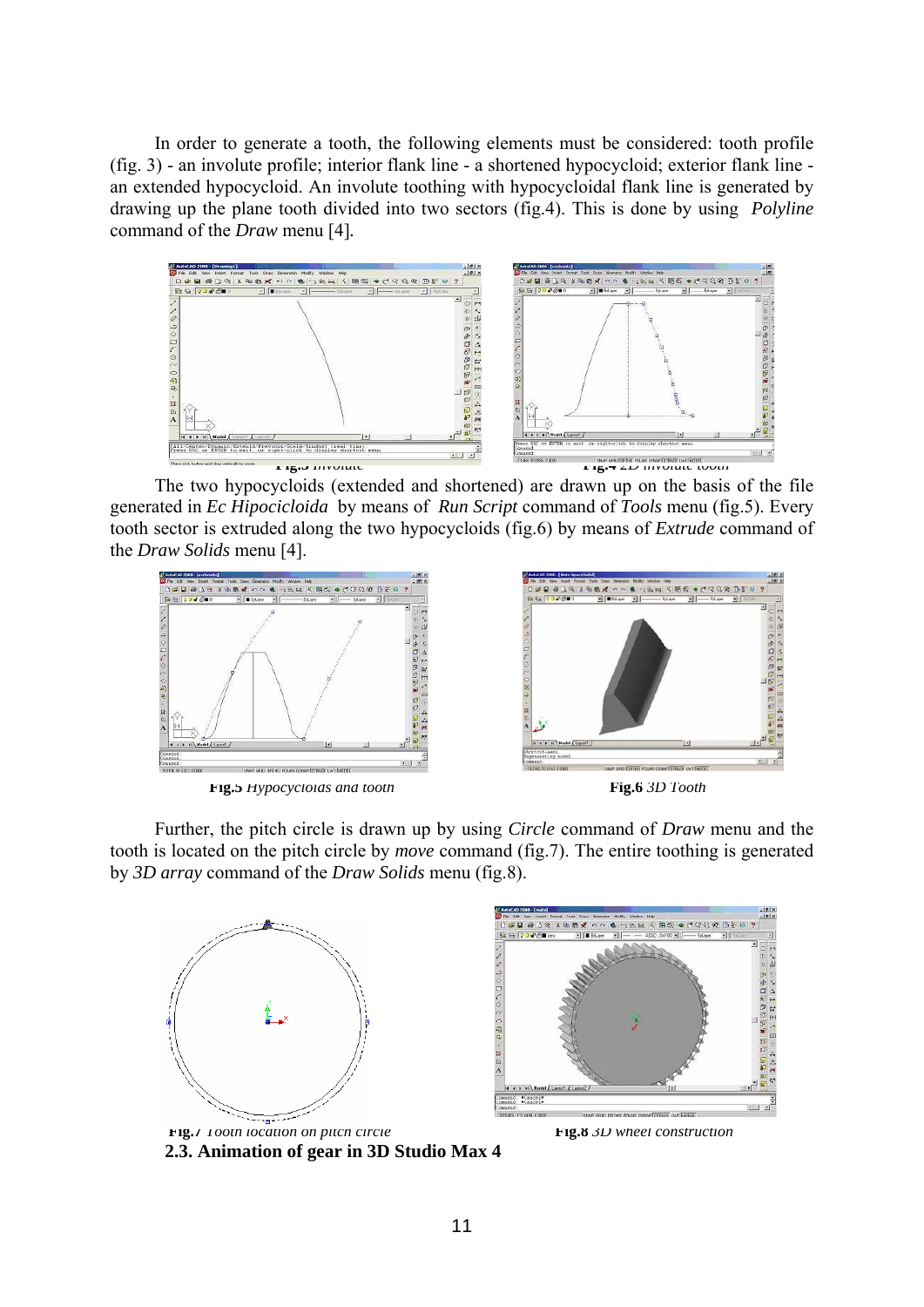The animation of a parallel gear containing two cylindrical wheels can be obtained by using the 3D Studio Max program [5], produced by Discreet, a division of Autodesk.

The graphical model, representing a cylindrical wheel was previously generated using AutoCAD 2000, on the basis of mathematical equations and saved under DWG format on the hard disk. This format, as well as the DFX format are recognised and imported by 3D Studio Max, which undertakes the objects drawn up parametrically, accurately, in order to animate them. Usually, AutoCAD is used to generate such objects, according to specified technical dimensions.

Having on the hard disk the file *roata cilindrica.dwg* saved by AutoCAD, 3D Studio Max is set out to work. This file is selected from the File menu, by *Import* option. No option must be activated in the dialogue box (fig. 9).

 Further, 3D Studio Max will be processing vectorial information contained in AutoCAD file and displays the 3D model of the wheel, under the form that is shown in (fig.  $10$ :





 **Fig.9** *Import of dwg file* **Fig.10** *3D model of wheel after its import in 3D Studio Max* 

Figure 10 shows two representations of the wheel. The left one represents the model with "wireframe" aspect, while the right one is a real "render"- type representation.

 To produce the second wheel, which is identical to the first one, *Clone* option of the *Edit* menu is used.

3D Studio Max generates the new wheel using the parameters of the first wheel, resulting two identical superimposed objects. One of the wheels is selected and displaced to the right, with the result that can be seen in figure 11.



 **Fig. 11** *Identical wheels* **Fig. 12** *Rotation of a wheel by 180°* 

Since the wheels have curved toothing, they cannot engage in the position shown in figure 11. Therefore, one of them must be rotated by 180°, in order to make gearing possible. The second wheel must be selected (the one obtained by cloning) and rotated by 180 $^{\circ}$  (fig. 12), along X-axis. Figure 13 shows an intermediary image during rotation:

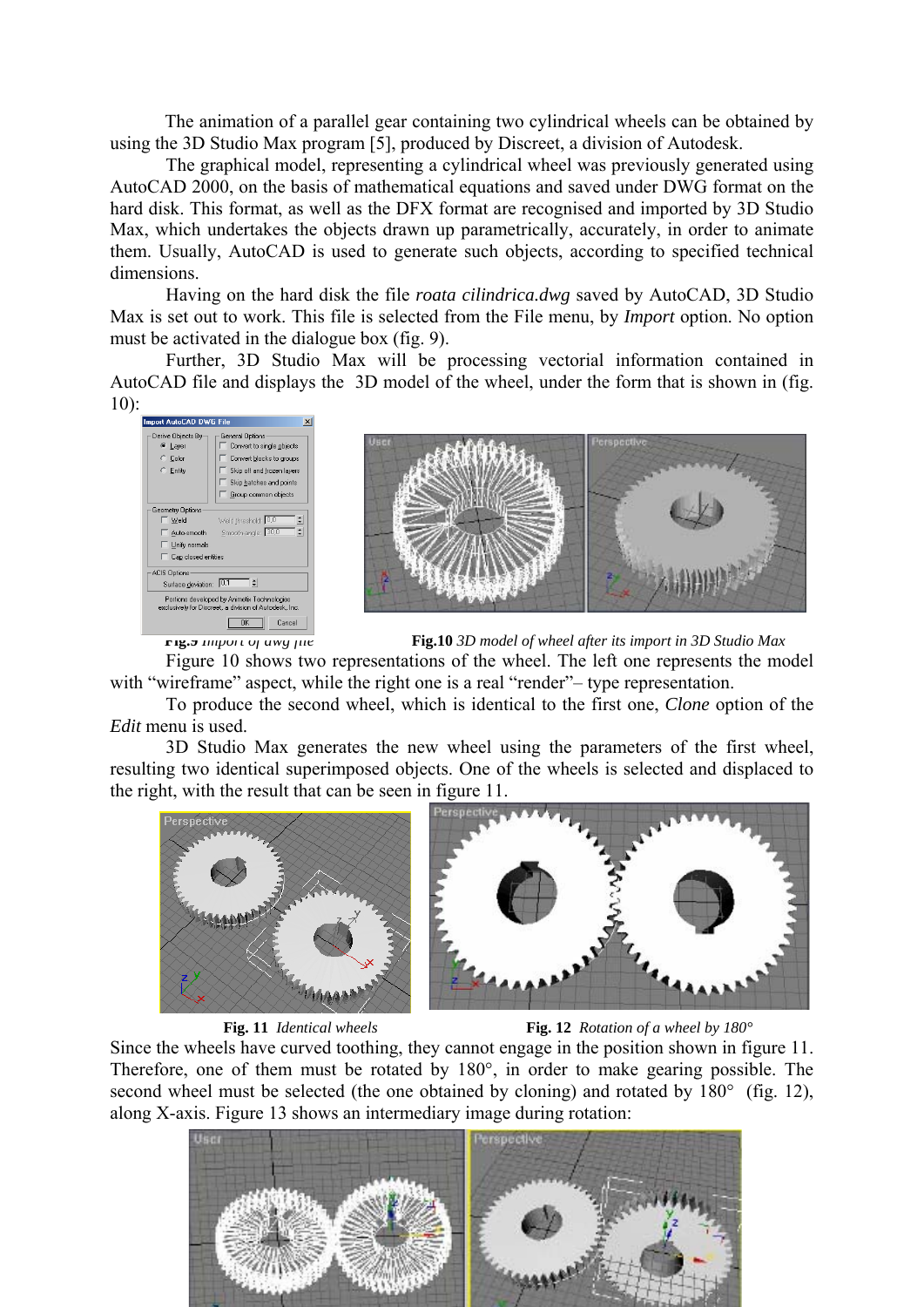

**Fig. 13** *Rotation image* 

**Fig. 14** *Animated gearing wheels*

 Animation is performed for every wheel in its turn. Therefore, one wheel will rotate around its own axis at an angle of 360° in trigonometric direction and the other one at the same angle in counter trigonometric direction. In order to provide the animation of both wheels, options of the *Motion-Parameters* Section must be used [6]. The rotation speed is established in function of the number of animation frames. For instance, 360 frames can be used for an angular pitch of one degree for a complete rotation.

 As a particular case, we may assume that gear wheels are made of steel (fig. 14), while taking into account that 3D Studio Max has an option that permits to add certain characteristics specific to various materials (metal, glass, plastics, wood etc.) on the surface of the created entities.

 The methodology described above may be used in 3D design and modelling of various types of tooth wheels and gear – based mechanisms. As an example, figures 15 and 16 shows two mechanisms containing involute-tooth bevel gears with rectilinear flanks and constant toothing height.





**Fig. 15** *Bevel gearing* **Fig. 16** *Differential mechanism* 

**3. CONCLUSION** 

 2D and 3D models that were obtained may be used to elaborate optimisation studies in point of constructive geometry, correction, stress, behaviour in operation, simulation, etc. by further using specialised programs (ANSYS, Mstruct, Mmotion, Mtherm). Moreover, the